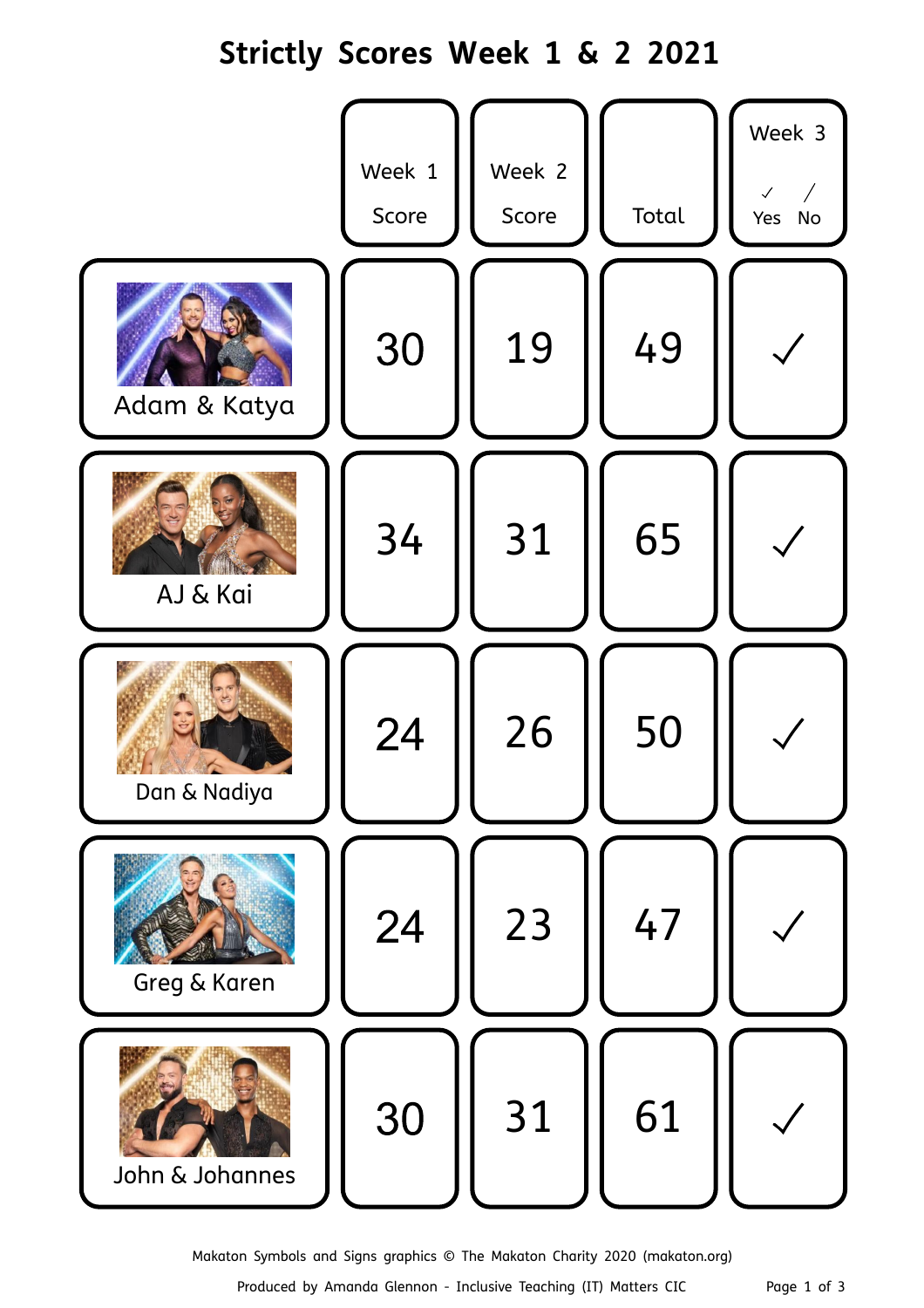## **Strictly Scores Week 1 & 2 2021**



Makaton Symbols and Signs graphics © The Makaton Charity 2020 (makaton.org)

Produced by Amanda Glennon - Inclusive Teaching (IT) Matters CIC Page 2 of 3